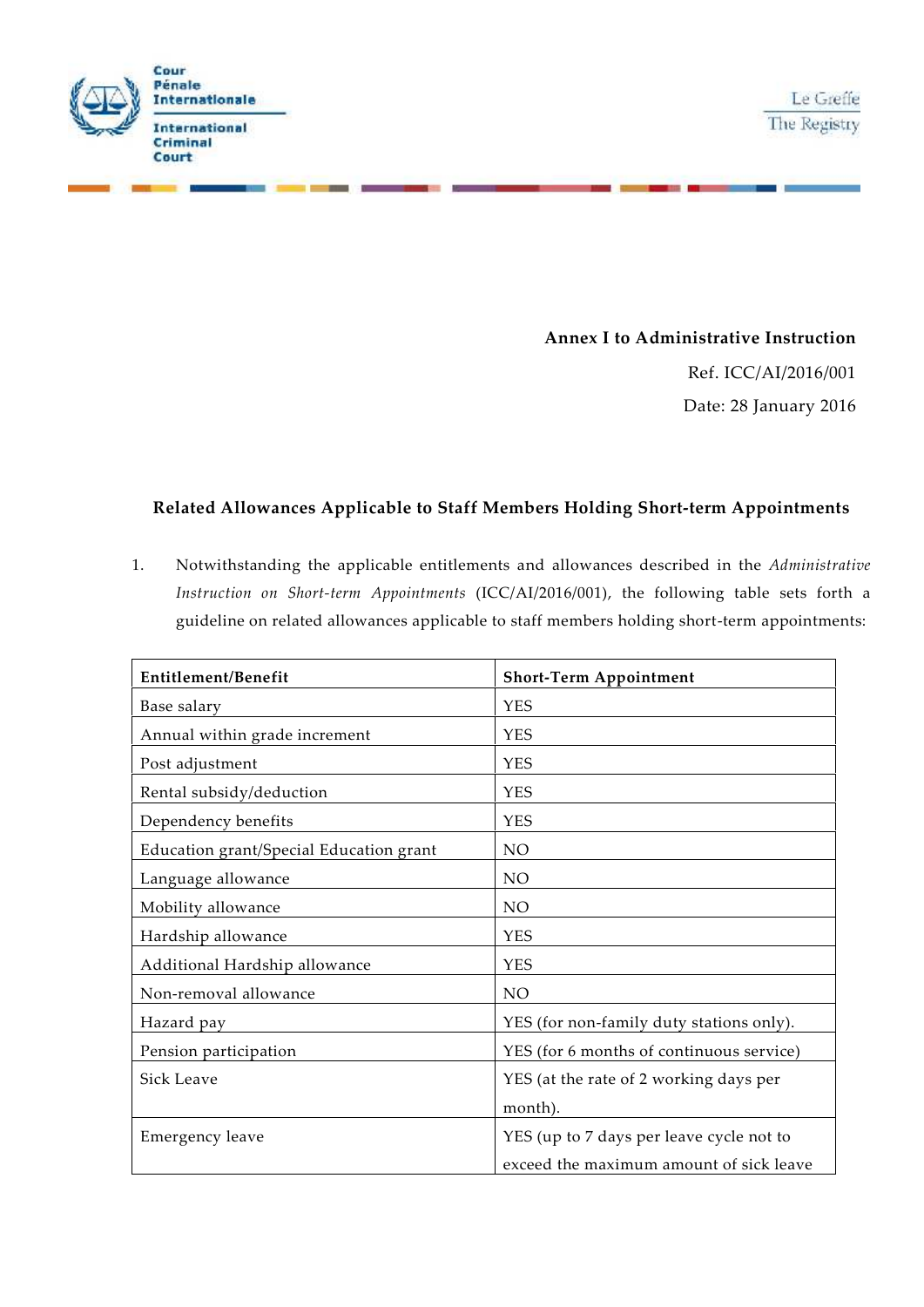|                                                    | credit entitled under contract).                                            |
|----------------------------------------------------|-----------------------------------------------------------------------------|
| Health Insurance                                   | <b>YES</b>                                                                  |
| After-Service Health Insurance                     | NO                                                                          |
| Annual Leave                                       | YES (at 2.5 days accrued per month).                                        |
| Commutation of annual leave                        |                                                                             |
|                                                    | YES (up to 30 days).                                                        |
| Maternity leave                                    | YES (extension of appointment may be                                        |
|                                                    | granted for the duration of maternity leave                                 |
|                                                    | entitlement only).                                                          |
| Other parent leave                                 | YES (provided that the staff member has<br>serviced for minimum of 6 months |
|                                                    |                                                                             |
|                                                    | continuous service and that his service is                                  |
|                                                    | expected to continue for 3 months beyond                                    |
|                                                    | return from other parent leave. No lump<br>sum option).                     |
| Adoption leave                                     | YES (provided that the staff member has                                     |
|                                                    | serviced for minimum of 6 months                                            |
|                                                    | continuous service and that his service is                                  |
|                                                    | expected to continue for 3 months beyond                                    |
|                                                    | return from adoption leave).                                                |
| Special leave                                      | YES (exceptionally and at discretion of the                                 |
|                                                    | Registrar or Prosecutor).                                                   |
| Home leave                                         | YES (after 1 year of service and with                                       |
|                                                    |                                                                             |
|                                                    | expectation of at least 6 months service                                    |
|                                                    | upon return at a duty station with 12 month                                 |
|                                                    | home leave cycle).<br>YES (at designated locations).                        |
| Rest and Recuperation<br>Medical evacuation travel | YES (for staff member only).                                                |
|                                                    |                                                                             |
| Travel upon appointment                            | YES (for staff member only).                                                |
| Travel upon separation                             | YES (for staff member only).                                                |
| Travel upon assignment                             | YES (for staff member only).                                                |
| Travel days                                        | YES (for staff member only.                                                 |
| Full removal upon appointment                      | NO                                                                          |
| Full removal upon separation                       | NO                                                                          |
| Unaccompanied shipment/relocation grant            | YES (100kg, for staff member only).                                         |
| upon appointment                                   |                                                                             |
| Unaccompanied shipment/relocation grant            | YES (100kg, for staff member only).                                         |
| upon separation                                    |                                                                             |